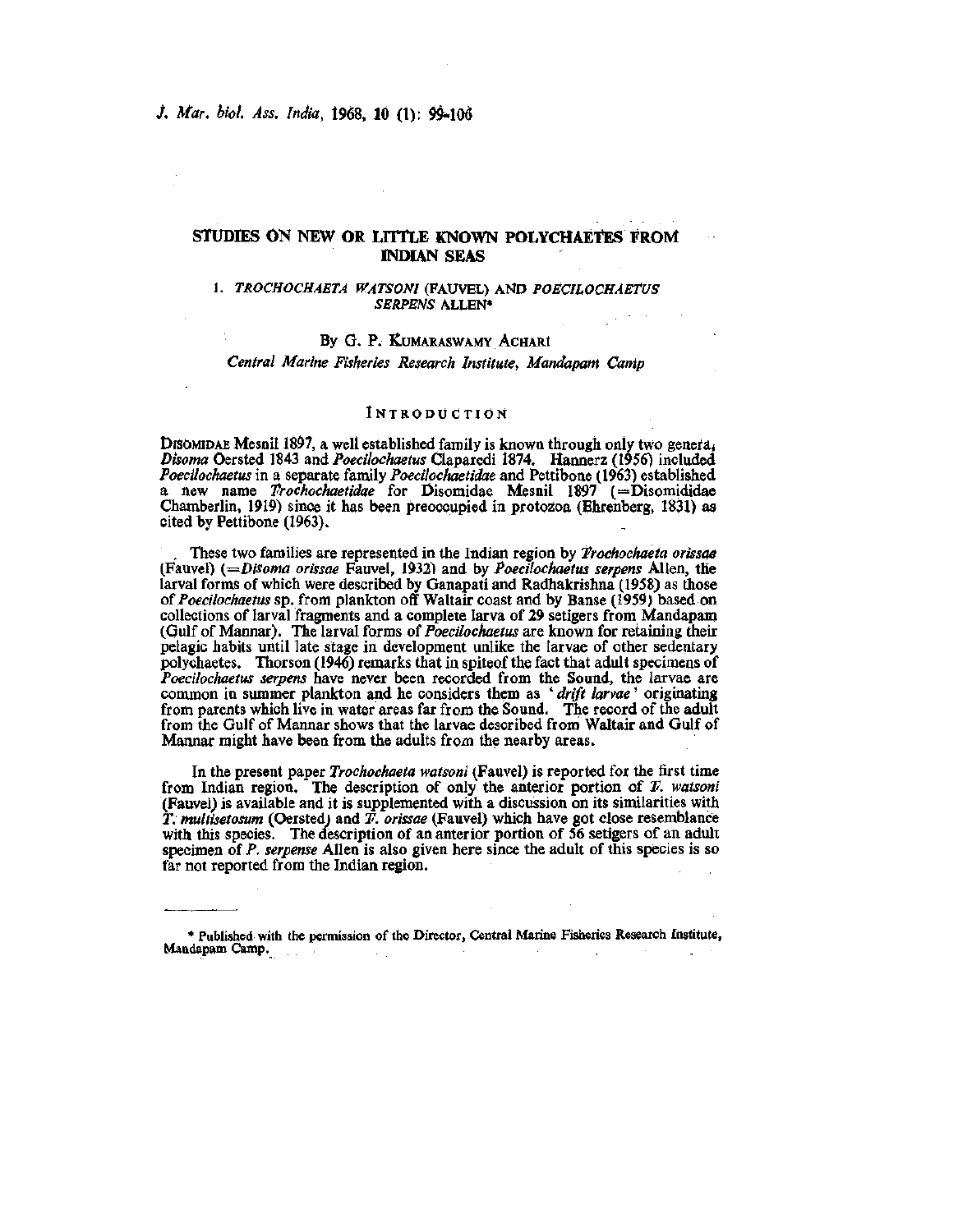**Trochochaeta watsoni** (Fauvel) 1916 (Fig. 1)

Disoma watsoni Fauvel, 1916, P. 1, fig. 1, a-i.

*Trochochaeta watsoni* Pettibone, 1963, P. 315-316, fig. 83, h-k.

*Material:* Two complete specimens, off Azhikode (15 miles North of Brnakulam along south west coast of India) at 15-30 fathoms depth ; 11-1-1968.

First specimen, length 6.5 mm. Width 0.9 mm. (thorax); 0.3 mm. (abdomen). Second specimen, length 3.25 mm. Width 0.5 mm. (thorax); 0.25 mm. (abdomen).

*Description:* This species was originally described from a single anterior fragment of 9 segments from off Nova Scotia in 1332 metres. Pettibone (1963) supplemented this description from two anterior fragments, the largest of 32 segments from off Massachusetts in 906 fathoms blue mud *{Albattoss* station 2076).

The present specimens, 6.5 and 3.25 mm. long, have 42 and 26 setigerous segments respectively. Body wormiform, divisible into a dorsoventrally flattened thoracic region and a cylindrical abdominal region. Prostomium fusiform, slightly notched with the crest extending slightly beyond first setiger; four eyes, two dorsal and two lateral. Occipital antenna not distinct in the present specimens (with or without occipital antenna—Pettibone 1963, p. 315). Oaly one right tentacular palp in the larger specimen (Fig. 1, A), a scar in the left side at the base of prostomium and notopodia of first segment. Postsetal lobes of notopodia and neuropodia of the first two segments lanceolate, projecting anteriorly and the neurosetae long, slender, fan-shaped ending in capillary tips directed beyond prostomium. Capillary notosetae shorter and slender. On setiger 2, neuro setae include four transparent arched acicular spines ending in round tips (as in *T. multisetosum)* with alternating arched strong setae tapering to fine tips. Fauvel (1916) has given this and Pettibone (1963) points out that none of these seem to bs specialised as acicular spines. Mouth large and ventral, the anterior margin of the second segment forming the lower lip.

Fan-shaped slender capillary notosetae in the 3rd setiger. The neurosetae include 4-6 stout curved acicular spines (3-4 in the present specimen) with black or dark brown shades (Fig. 1, F.). The post-setal lobes elongated and ovoid and not serrated as in *T. multisetosum.* In setiger 4, the notosetae are long thin capillary, the neurosetae shorter, slightly stouter tapering to fine tips. The post-setal lobes oval.

The rest of the thoracic segments, setigers, 5-9 have strongly limbate neurosetae with curved tapering fine tips; dark brown to black as the acicular spines of setiger 3. The limbate curved margin striated (Fig. 1, H.). Capillary neurosetae long, thin and doubly curved, distinct in the smaller specimen. The notosetae, straight or slightly curved, capillary, appear like fan-shaped bundles. No spinuous appearance. In the doubly curved neurosetae also the spinous appearance is not much clear, Post-setal lobes of the thoracic setigers ovoid.

Notopodia absent from setiger 10 onwards. The neuropodial setae are transitional. Conical neuropodia with 3-4 acicular setae having fine curved tips and in the posterior region 1-3 slender acicular setae and fine hairy capillary setae. Digitiform neuropodial post-setal lobe with subpodial undulating thin flanges ex-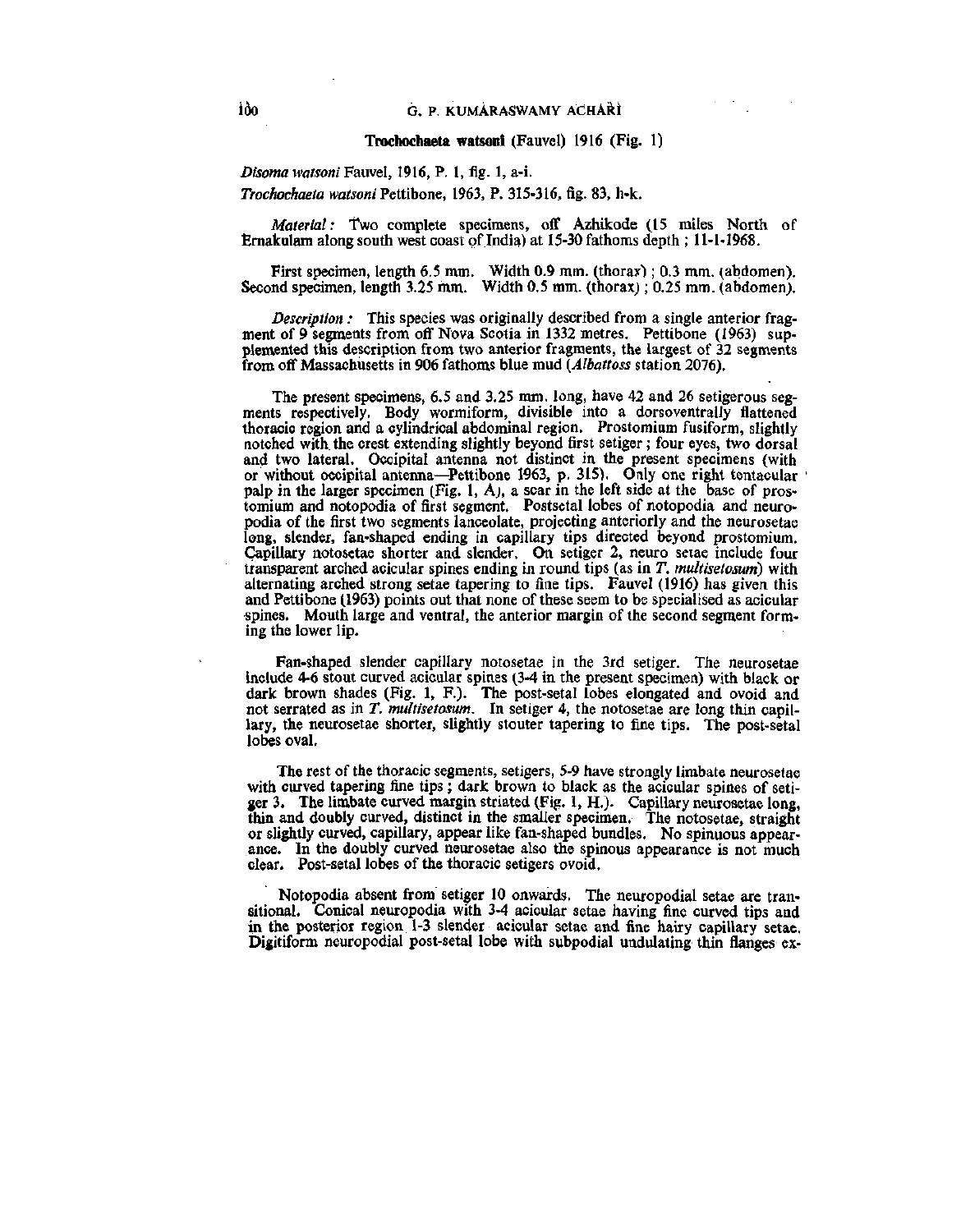tending posteriorly to the next setiger (Fig. 1, C). The posterior region continues to the achaetous segments and end with pygidiura having fleshy conical lobes (Fig. 1, L).



Fro. 1. Trochochaeta watsoni (Fauvel)—A. Anterior region, ventral view; B. Sixth parapodium<br>dorsal view, notopodial setae not shown; C. Tenth, eleventh and twelfth parapodium of leftside;<br>D. and E. setae of second setiger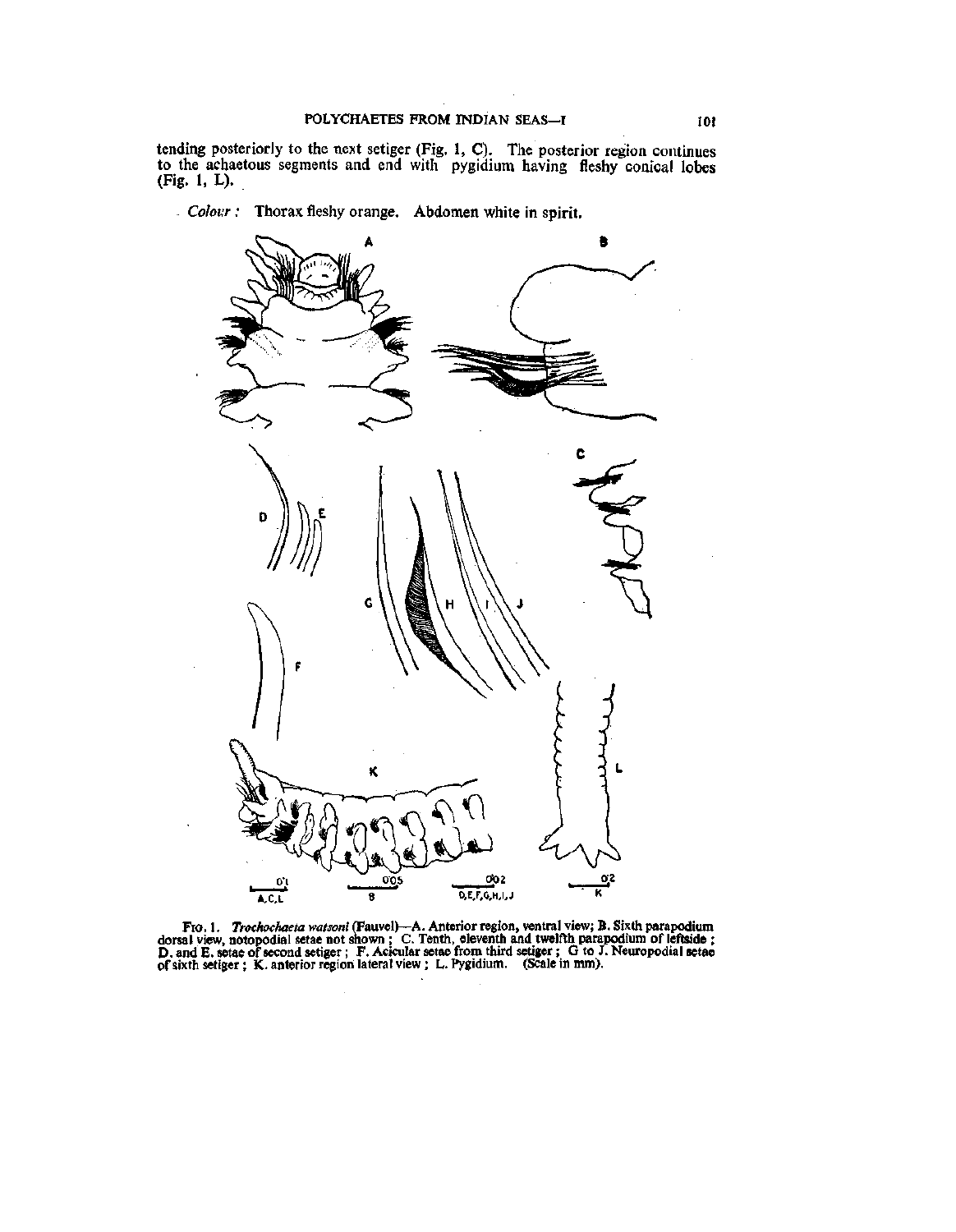*Habitat:* Live in 15-30 fathoms depth, in dark grey mud along with tubes of sabellariid worms.

*Distribution :* Off Nova Scotia to off Massachusetts in 740 to 906 fathoms. Indian Ocean.

*Remarks: Trochochaeta watsoni* resembles *T. multisetosum* (Oersted) in the presence of acicular neuropodial spines in the second and third setigerous segments, in the subpodal undulating thin flanges extending posteriorly at the anterior abdominal region and in the pygidium having fleshy conical lobes. But it differs from *T. multisetosum* in the absence of serrated post-setal lobes of notopodia and neuropodia in the thoracic region and in the presence of strongly limbate acicular neurosetae with strong lamination in the limbate margin.

Apart from Fauvel's description of *T. orissae* from off Puri, Orissa .coast, Kirkegaard (1959) reported three specimens of *T. orissae* from the Atlantic coast (Liberia, Nigeria, Gold Coast) and he mentions that those specimens agree with the characters and figures of. P. *orissae* as given by Fauvel (1932). The present specimens resemble this species in having four prostomial eyes and the globular or oval post-setal lobes in the thoracic region but differ in the absence of the small erect median tapering prostomial tentacle. The lateral eyes are more prominent than the dorsal pair of eyes in *T. watsoni.* The doubly curved limbate bristles and the ventral papillae of the posterior region found in *T. orissae* are absent in *T. watsoni.* The nature of the posterior end of *T. orissae* (Fauvel) is however not known for comparison. The strongly limbate acicular neuroseta with strong lamination in the limbate region (G. Fauvel, 1916 Fig. i) is characteristic (Fig. 1, H) of *T. watsoni.* 

## **Poecilochaetus serpens** Allen, 1904 (Fig. 2)

*Poecilochaetus serpens* Fauvel, 1927, p. 67, fig. 23, a-m. (Synonymy) Thorson, 1941, p. 101;

Ganapati and Radhakrishna, 1958, p. 223, pi. 6, fig.  $55-56$ ;

Banse, 1959, p. 170;

Hannerz, 1961, p. 12, pi. 4, fig. 4 a-b ;

Day, 1961, p. 497 ;

• Day, 1963, p. 365.

*Material:* A single anterior fragment of 56 segments of adult worm. Pamban (Gulf of Mannar). 21-2-1968. Intertidal.

*Description:* Body long, slender, almost cylindrical with slight dorsoventral flattening. Segments smooth. The anterior fragment of the worm measures 27 mm with width 1 mm.

Prostomium rounded, with an unpaired antero ventral conical short' antenna'. Two pairs of eyes, the anterior lateral pair larger and more conspicuous than the dorsal pair. A well developed nuchal organ with three lobes  $(Fig. 2, A)$ , elongated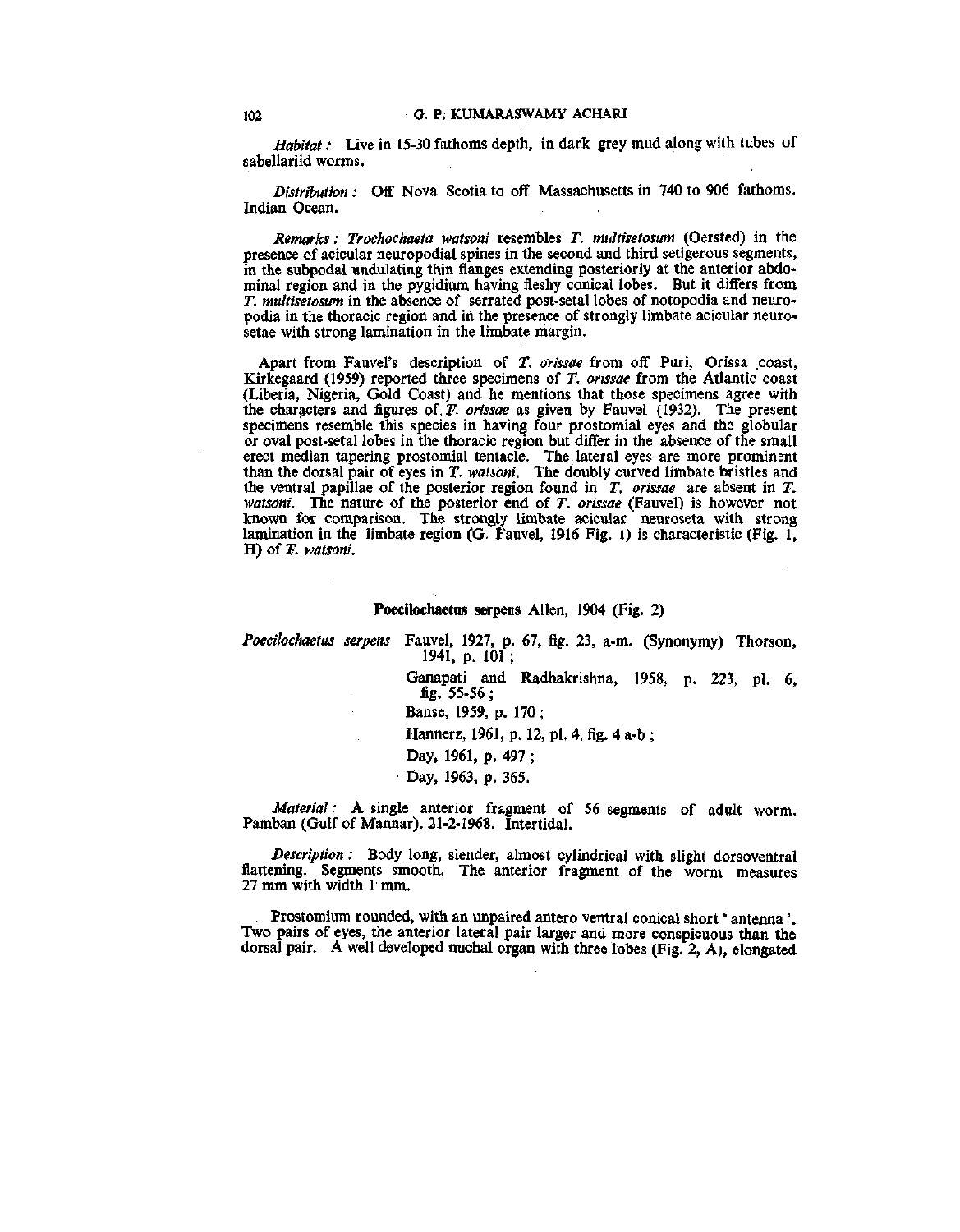in the form of antenna, arises at ths posterior margin of the prostomium, the lateral lobe reaching up to the third setiger and the median to the fourth (Fauvel describes that the two lateral attains up to the 4th setiger and the median still longer—



FIG. 2. Poecilochaetus serpens Allen—A. Anterior region dorsal view; B. Parapodium from ninth setiger; C. Acicular setae from second setiger; D. and E. Tip of spinose and plumose setae from ninth setiger; F. Spine like seta with distal tuft from fiftieth setiger; G. Sixth parapodium in anterior view ; H. Twenty-fifth parapodium in anterior view.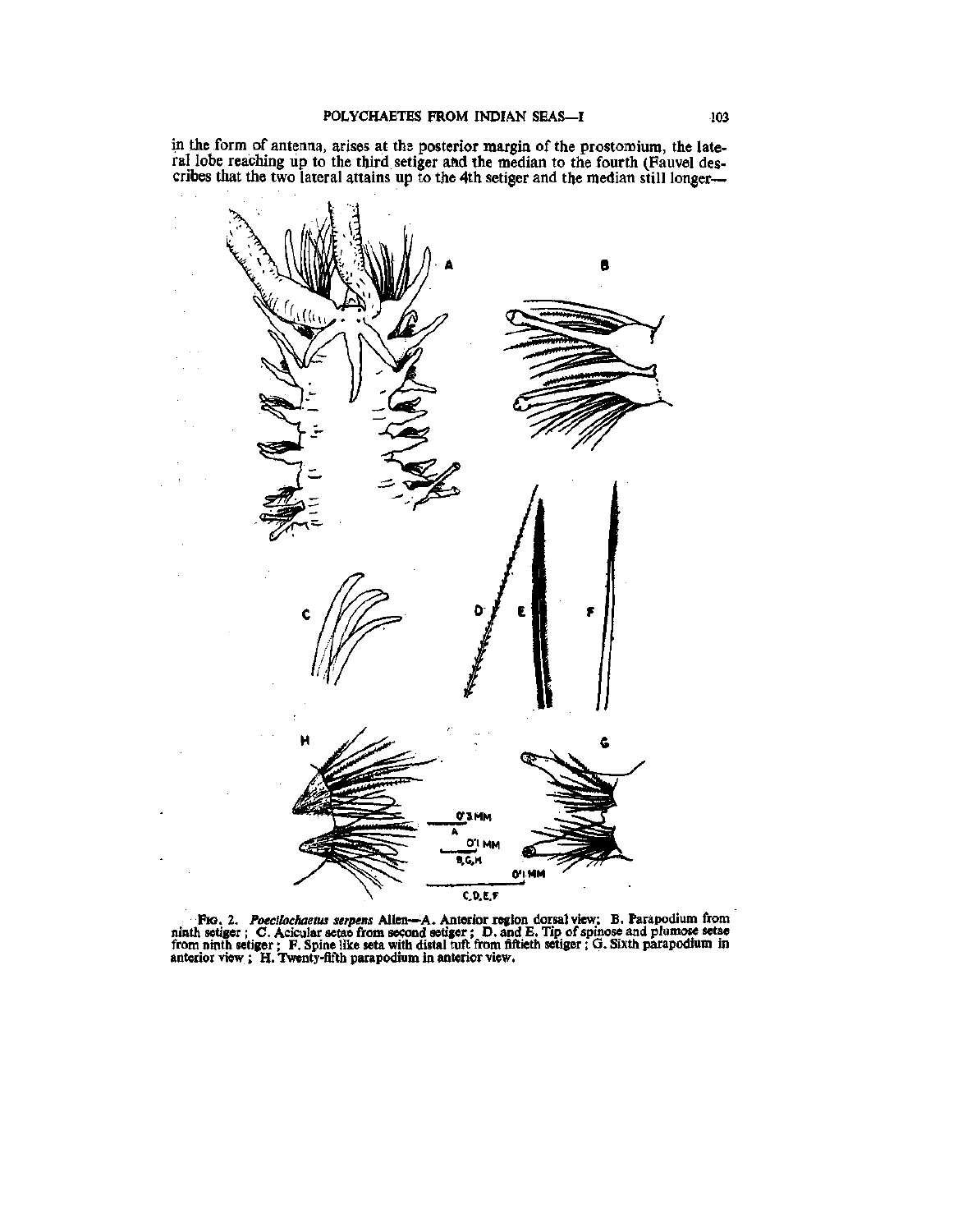may be in the present specimen shorter due to preservation). Two very long filiform grooved palps, 7 to 8 mm (incomplete) in length.

The 1st setiger well developed, projects anteriorly on either side of the prostomium with rudimentary dorsal cirrus and with a very conspicuous ventral cirrus and very long and smooth setal fascicles projecting forward to form a cephalic cage (Fig. 2, A).

From 2nd to 6th setiger, dorsal and ventral cirri fusiform with smooth simple capillary bristles and few notopodial spinous setae. In the second and third setiger four transparent strong, curved, falcate neuropodial spines with rounded tips are present.

From 7th to 13th setiger, the dorsal and ventral cirri flask shaped ; the bases thickened and the slender neck terminating in a knob. The notopodia and neuropodia similar with long capillary setae and few spinous setae. From segments 14 onward the cirri are conical with same type of bristles (Fig. 2, H.) and from the I7th segment the smooth capillary bristles are replaced by plumose bristles up to the 56th segment. Since the posterior portion is not available, details regarding the large heavy spines that replace the dorsal notopodial setae in the posterior region are not known. Coelomic free eggs visible behind the 20th setiger to the posterior-most segment. Clark (1952) reports that fully adult worms have been recorded only at Plymouth and at Clare Island, off the west coast of Ireland,

*Colour:* Greenish purple with transverse dark purple dots when examined under high power.

*Habitat:* In fine sand, mixed with silt by the side of intertidal channel exposed during low tide.

*Distribution:* English Channel, Irish Sea, Skagerrak Azores, Canary Island, Mediterranean, South Africa (off South Coast), Indian seas (Gulf of Mannar, Waltair).

*Remarks:* Day (1961) recorded four fragments of *P. serpens,* the largest fragments having 30 setigers from 34.36S./22,05E, in 95 metres. He mentions that his specimens 'show very clearly that the anterior "antenna" arises not from the prostomium, but from the dorsal lip below it', agreeing with the descriptions and figures of Allen  $(1904)$ . In the present specimen also it appears as arising from the dorsal lip.

Ganapati and Radhakrishna (1958) reported that the *Poecilochaetus* larvae are common throughout the year off Waltair coast but in January and February the numbers will be very few and the earliest stage observed had 22 setigerous segments. Banse (1959) described that the two larvae (complete specimen with 29 setigers) he collected in April and the larval fragments from the same place in September are of same age and that the adult features of the larva of 29 setigers from Mandapam are definitely more developed than those in the 34 setiger stage of Hannerz (1956) from Sweden and that this can be the difference in the rate of growth in the tropical conditions. Day (1963) reported a juvenile of this species **from**  South African region. While recording the adult of *P. serpens* from Norfolk, Hammond (1966) comments that this species was observed only as large larvae in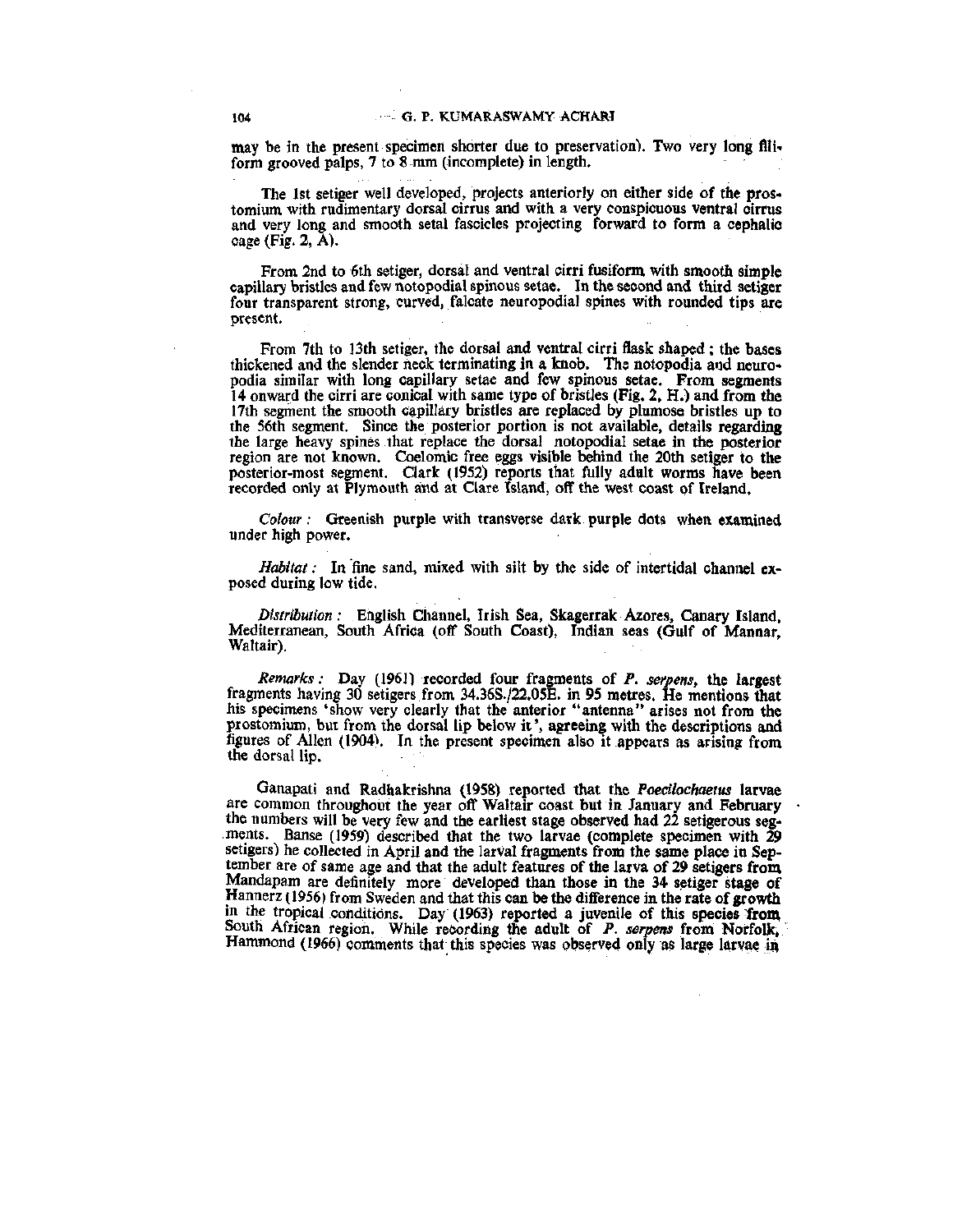the summer plankton from July to October. Out of the five species known of this genus, only the larval stages of *P. serpens* are reported frotii Indian region and the present account of the adult specimen is the first from this area.

## **SUMMARY**

*Trochochaeta watsoni* (Fauvel, 1916) is reported for the first time from the Indian region. The nature of the posterior region of this species which is hitherto not known is supplemented with a full description. known is supplemented with a full description.

A detailed description of the anterior portion of the adult specimen of *Poecilochaetus serpens* Allen, which has not been reported from the Indian region and the larvae of which only are known from the east coast of India, is given.

#### ACKNOWLEDGEMENT

I wish to express my deep sense of gratitude to Dr. S. Jones, Director, Central Marine Fisheries Research Institute, Mandapam Camp for his kind guidance and unfailing interest in my work. I thank Mr. P, R. Sadasivan Tampi for his valuable suggestion during the preparation of this paper and Dr. P. S. B. R. James for critically going through the manuscript. This work was carried out during the tenure of a Senior Research Training Scholarship from the Ministry of Education and [ am thankful to the Government of India for the award of the same.

#### **REFERENCES**

\*ALLEN, E. J. 1904. The anatomy of *Poecilochaelus. Quart. J. Micr. Sci.*, N.S., 48: 79-151.

- CLARK, R. B. 1952. New records of sublittoral polychaetes from the Clyde Sea area, with descriptions of a new species. *Proc. Roy. Soc. of Edin.*, B. 65. Pt. 1 (1): 1-26.
- BANSE, K. 1959. On marine Polychaeta from Mandapam (South India). J. Mar. hiol. Ass. *India,* 1 (2): 165-177.
- DAY, J. H. 1961. The Polychaete fauna of South Africa. Part 6. Sedentary species dredged off Cape coasts with a few new records from the shore. *Journ. Linn. Soc. Zoology,* 44, No. 29 : 463-560.

1963. Polychaete fauna of South Africa. Part 7. *Ann. S. Afr. Mus.,* 46 (14): 353-371.

FAUVEL, P. 1916. Duex Polychetes nouvelles *{Disoma watsoni* n. sp. et *Hyalinoecia Bremente* n. sp.). *Bull. Inst. Oceanogr. Monaco,* No. 316: l-IO.

-\*« . 1927. Polychaetes sedentaires. *Faune de France,'No. 16: 1-494.* 

- . 1932. Annelida polychaeta of the Indian Museum, Calcutta. *Mem. Indian Mus.,*  12 (1) : 1-262.
- GANAPATI, P. N. AND RADHAKRISHNA, Y. 1958. Studies on the polychaete larvae in the plankton off Waltair coast. *Andhra University Memoirs in Oceanography, 2* (62) : 210-237,

Not consylted in original,

 $\sim 10^{-10}$